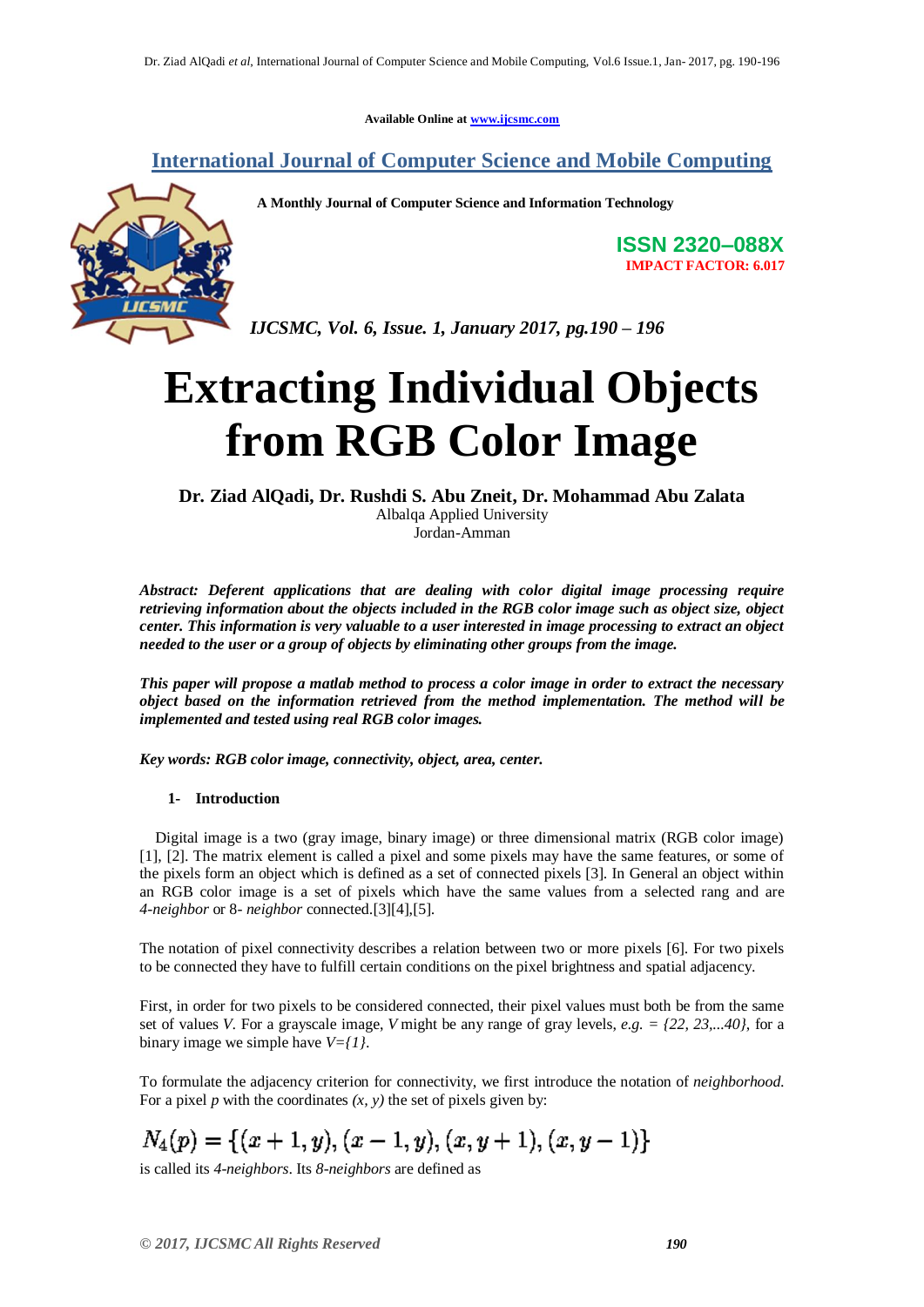$$
N_8(p)=N_4\cup \{(x+1,y+1), (x+1,y-1), (x-1,y+1), (x-1,y-1)\}
$$

From this we can infer the definition for *4-* and *8-connectivity*:

Two pixels *p* and *q*, both having values from a set *V* are *4*-connected if *q* is from the set  $N_4(p)$  and *8*-connected if *q* is from  $N_8(p)$ .

General connectivity can either be based on *4*- or *8*-connectivity; for the following discussion we use *4*-connectivity [7] and [8].

A pixel *p* is connected to a pixel *q* if *p* is *4*-connected to *q* or if *p* is *4*-connected to a third pixel which itself is connected to *q*. Or, in other words, two pixels *q* and *p* are connected if there is a path from *p* and *q* on which each pixel is *4*-connected to the next one[9].

A set of pixels in an image which are all *connected* to each other is called a *connected component*. Finding all connected components in an image and marking each of them with a distinctive label is called connected component labeling.

Figure 1 illustrates an example of a binary image with two connected components which are based on *4*-connectivity can be seen in. If the connectivity were based on *8*-neighbors, the two connected components would merge into one.



**Figure 1** Two connected components based on *4*-connectivity.

#### **2- The proposed method**

Color is a powerful descriptor that simplifies object identification, and is one of the most frequently used visual features for content-based image retrieval [10] and [11].

- The proposed method can be implemented in 2 phases:
	- First phase: Retrieving objects information.
	- Second phase> Using the retrieved information to extract a necessary object
		- $\checkmark$  Retrieving object information
			- This phase can be implemented applying the following steps:
				- 1. Get the input RGB color image.
				- 2. Convert the color image to gray image.
				- 3. Convert the gray image to binary image.
				- 4. Remove noises and unnecessary small objects from the image.
				- 5. Label connected components.
				- 6. Measure the properties of each object.
				- 7. Determine the objects.
				- 8. Retrieve the information for each object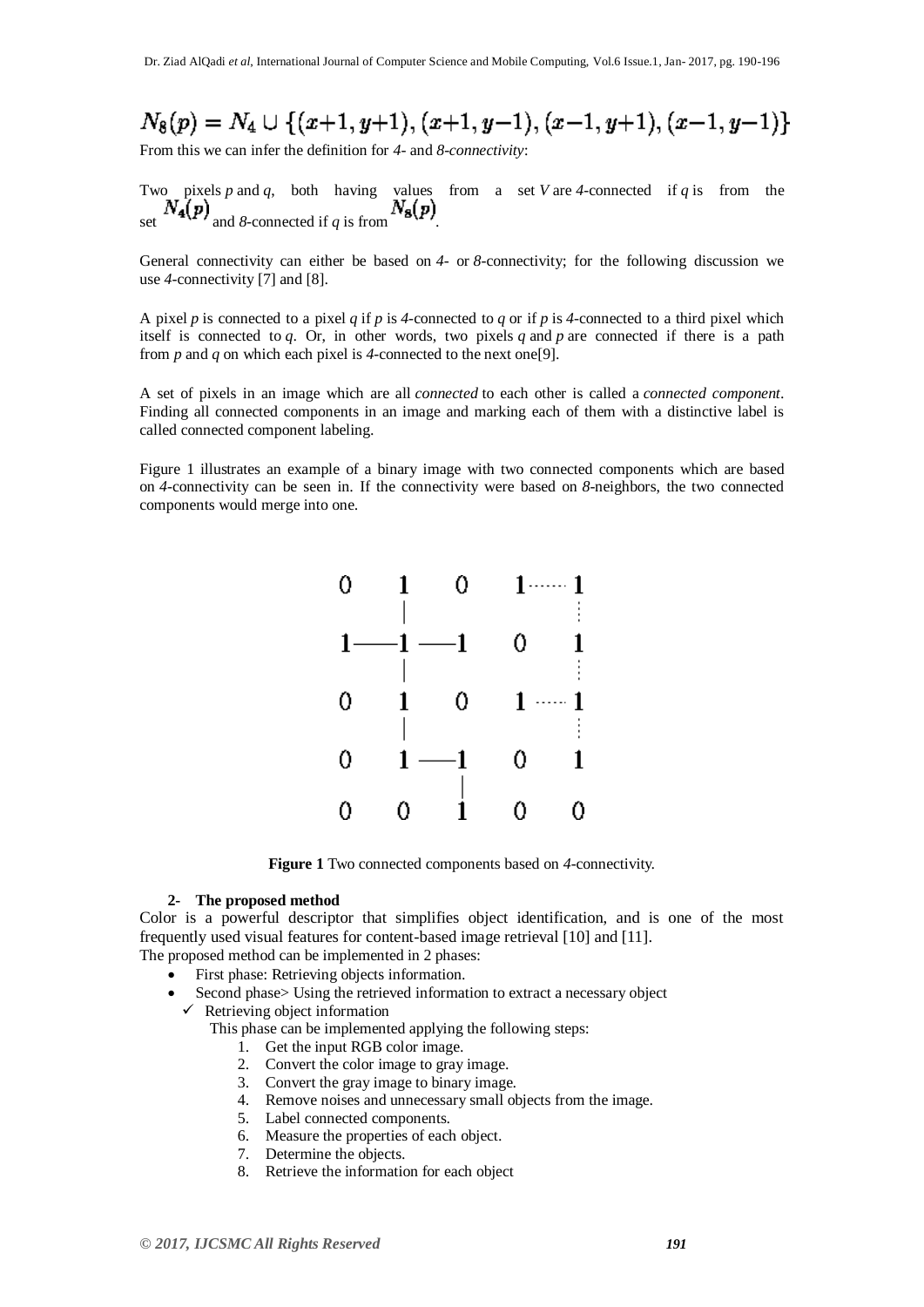Extracting the necessary object: This phase can be implemented applying the following steps:

- 1. From the obtained information select the object properties such as area range or center.
- 2. Label the object.
- 3. Apply the selected range to get the object.

#### **3- Implementation and results**

The following matlab code was written to implement the proposed method:

```
% 1- Get The input image
imagen=imread('C:\Users\win 7\Desktop\im2.jpg');
% 2- Convert to gray scale
if size(imagen,3)==3 % RGB image
imagen=rgb2gray(imagen);
end
% 3- Convert to binary image
threshold = graythresh(imagen);
imagen =~im2bw(imagen,threshold);
% 4- Remove all object containing fewer than 30 pixels
imagen = bwareaopen(imagen,30);
% 5- Set the range
imagen1 = bwareaopen(imagen,1199);
imagen2=bwareaopen(imagen,1201);
imagen=imagen1-imagen2;
% 6- Label connected components
[L Ne]=bwlabel(imagen);
Ne
% 7- Measure properties of image regions
propied=regionprops(L,'BoundingBox');
prop=regionprops(L,'Area','Centroid','Extrema','Image');
hold on
% 8= Plot Bounding Box
for n=1:size(propied,1)
rectangle('Position',propied(n).BoundingBox,'EdgeColor','g','LineWidth',2)
end
hold off
pause (1)
% 9= Objects extraction
figure
for n=1:Ne
    [r,c] = \text{find}(L == n);n1=imagen(min(r):max(r),min(c):max(c));dd=prop(n).Area;
figure,imshow(~n1);
title(['Size in pixel: ',num2str(dd),' ', 'Object #:',num2str(n)])
pause(0.5)end
Ne
```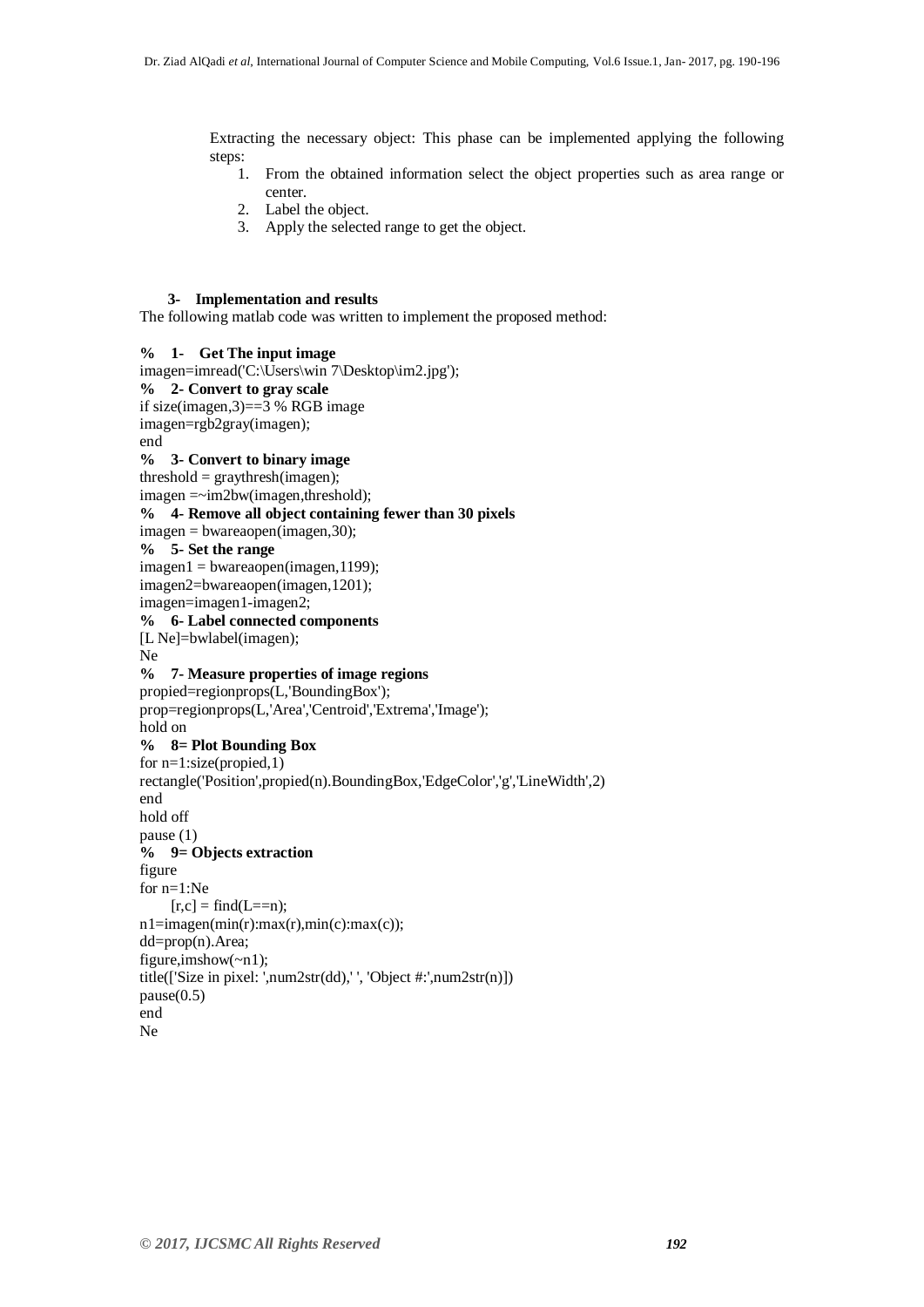INPUT IMAGE WITH NOISE

The following image shown in figure 2 was taken as an example

Figure 2: Input color image

Applying phase 1 of the proposed method we can obtain the following results:

Figure 3 shows the image after removing noise and labeling the objects within the image.

Figure 4 shows the 20 objects in the original image.

Table 1 and 2 show properties for each object, in table 1 we add a column to indicate the rage of areas which can be used to extract each individual object.



## INPUT IMAGE WITHOUT NOISE

Figure 3: Labeling the objects.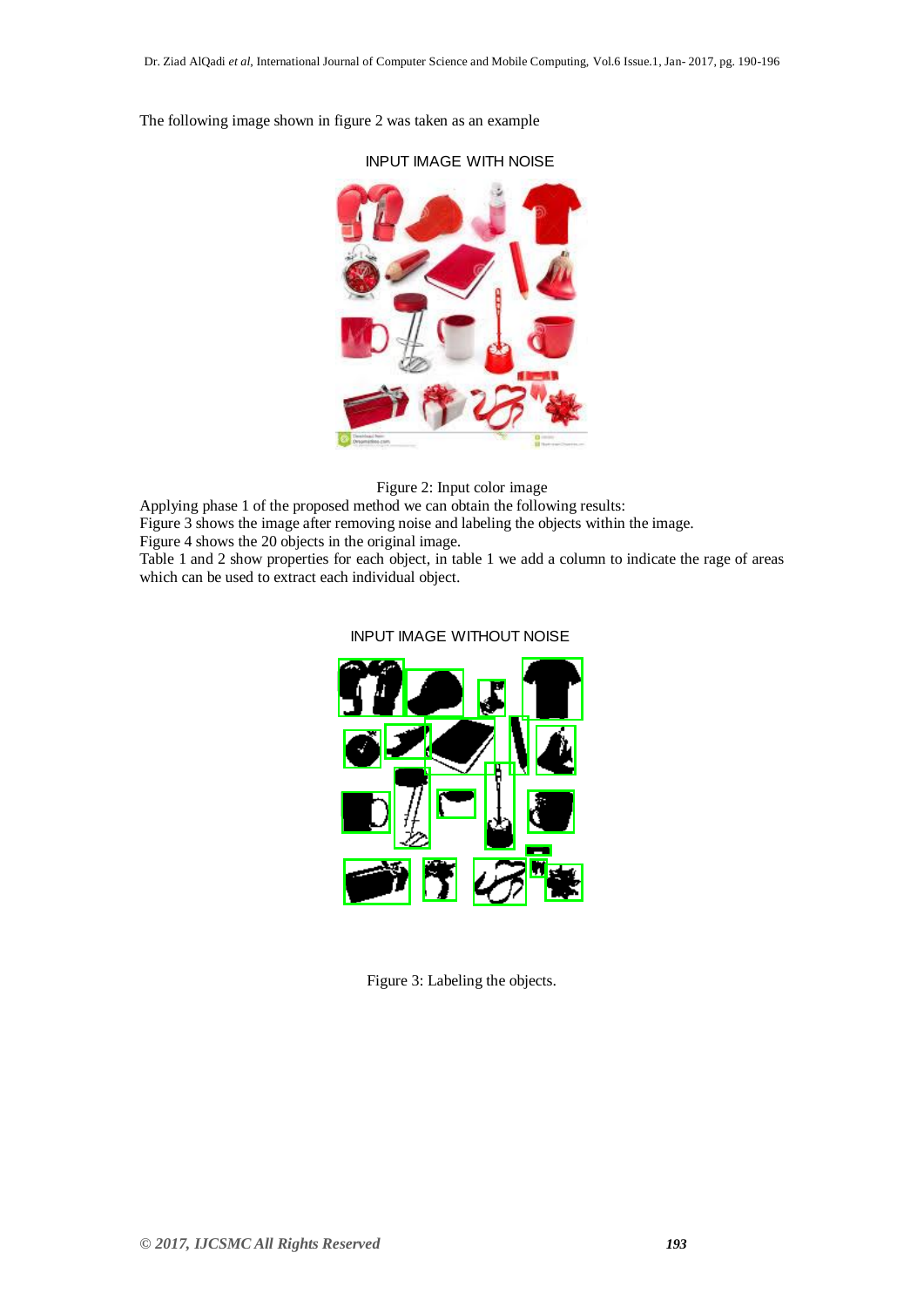

Figure 4: All objects within the image.

| Table 1: Area property for each object |                |                                               |
|----------------------------------------|----------------|-----------------------------------------------|
| Object number                          | Area in pixels | Extraction range                              |
|                                        |                | Lower bound <area<upper< td=""></area<upper<> |
|                                        |                | bound                                         |
| 1                                      | 1742           | 17421 <area<1743< td=""></area<1743<>         |
| $\overline{2}$                         | 963            | 962 <area<964< td=""></area<964<>             |
| 3                                      | 661            | $660$ < area < $662$                          |
| 4                                      | 1190           | 1189 <area<1191< td=""></area<1191<>          |
| 5                                      | 475            | $474<\text{area}$ $476$                       |
| 6                                      | 644            | $643<\alpha$ area $<\epsilon$ 645             |
| 7                                      | 1200           | 1199< area<1201                               |
| $8\,$                                  | 444            | 443< area<445                                 |
| 9                                      | 1389           | 1388< area<1390                               |
| 10                                     | 292            | $291 < \text{area} < 293$                     |
| 11                                     | 542            | $541 < \text{area} < 543$                     |
| 12                                     | 315            | $314 < \text{area} < 316$                     |
| 13                                     | 565            | 564< area<566                                 |
| 14                                     | 347            | $346<\alpha$ area $<$ 348                     |
| 15                                     | 1678           | 1677< area<1679                               |
| 16                                     | 138            | 137< area<139                                 |
| 17                                     | 1041           | 1040<br>c area<1042                           |
| 18                                     | 123            | $122<$ area $<$ 124                           |
| 19                                     | 693            | $692<$ area $<$ 694                           |
| 20                                     | 521            | $520<$ area $<$ 522                           |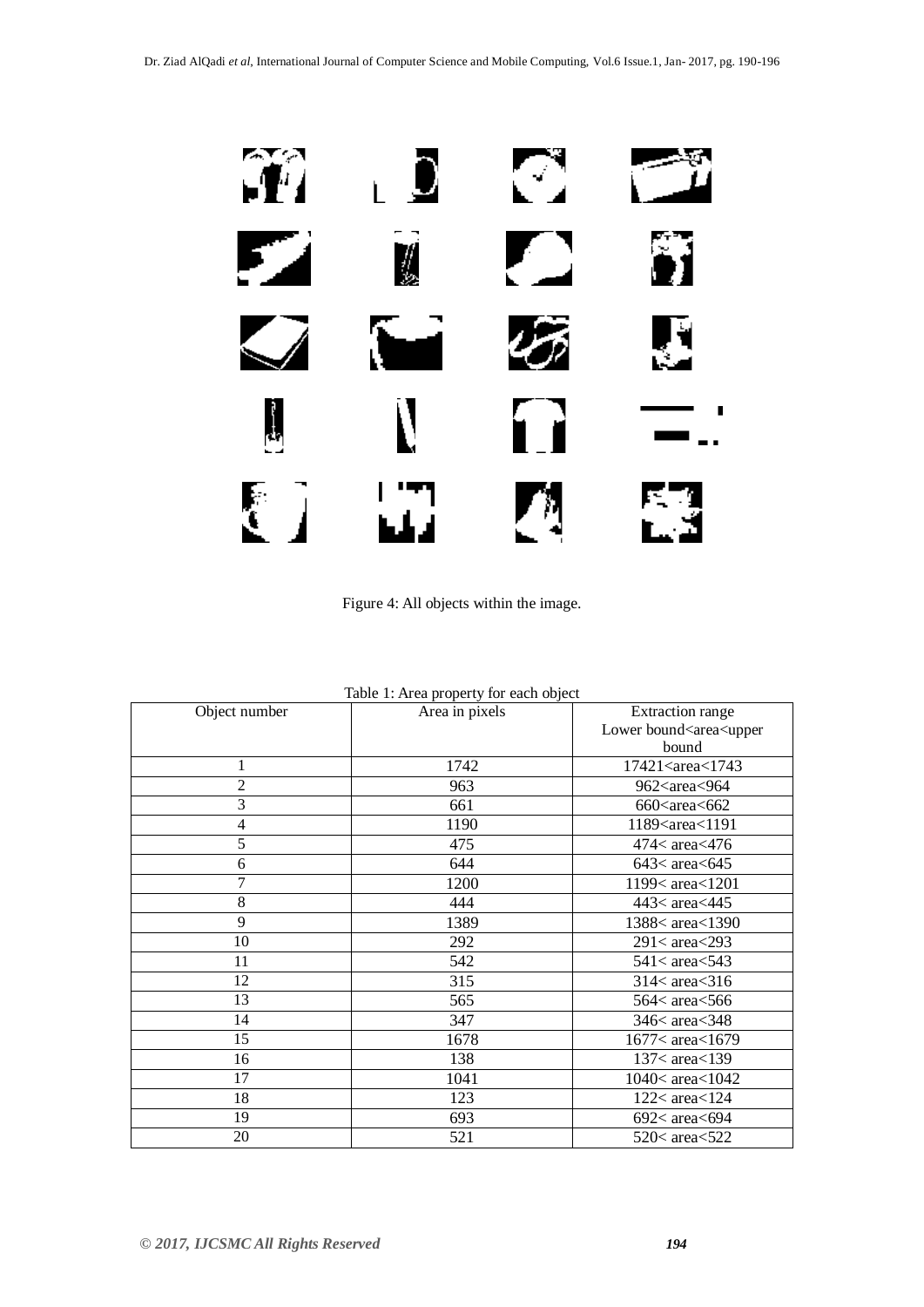| Object number  | X coordinate of the object | Y coordinate of the object |
|----------------|----------------------------|----------------------------|
|                | center                     | center                     |
| 1              | 32                         | 28                         |
| $\overline{2}$ | 22                         | 136                        |
| $\mathfrak{Z}$ | 25                         | 84                         |
| 4              | 35                         | 197                        |
| 5              | 64                         | 76                         |
| 6              | 67                         | 120                        |
| 7              | 89                         | 36                         |
| $8\,$          | 90                         | 191                        |
| 9              | 109                        | 78                         |
| 10             | 104                        | 125                        |
| 11             | 144                        | 196                        |
| 12             | 136                        | 40                         |
| 13             | 142                        | 148                        |
| 14             | 159                        | 77                         |
| 15             | 187                        | 29                         |
| 16             | 175                        | 170                        |
| 17             | 188                        | 136                        |
| 18             | 175                        | 184                        |
| 19             | 191                        | 89                         |
| 20             | 196                        | 197                        |

## Table 2: center property for each object

Taking the area range ( for example for object 7) from table 1(1199< 1200<1201) and applying phase 2 of the method we can label and extract object 7 from the image as shown in figures 5 and 6.

INPUT IMAGE WITHOUT NOISE



Figure 5: Labeling object 7